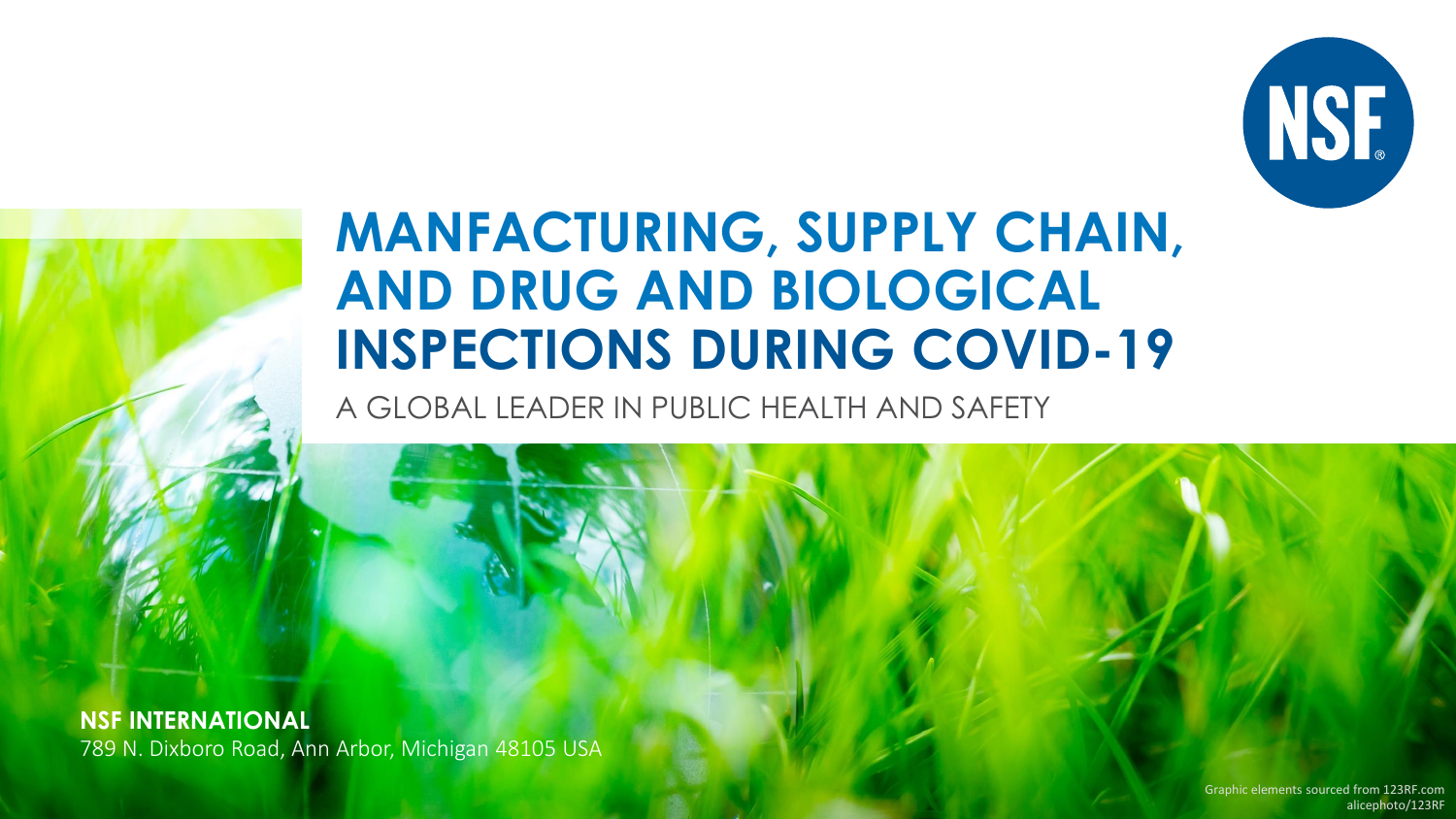#### **Inspections**

- > In March 2020 FDA announced is was postponing all domestic and foreign routine surveillance facility inspections.
- $>$  Pre-Approval inspection will continue with FDA using other tools and approaches, including requesting existing inspection reports through the Mutual Recognition Agreements.

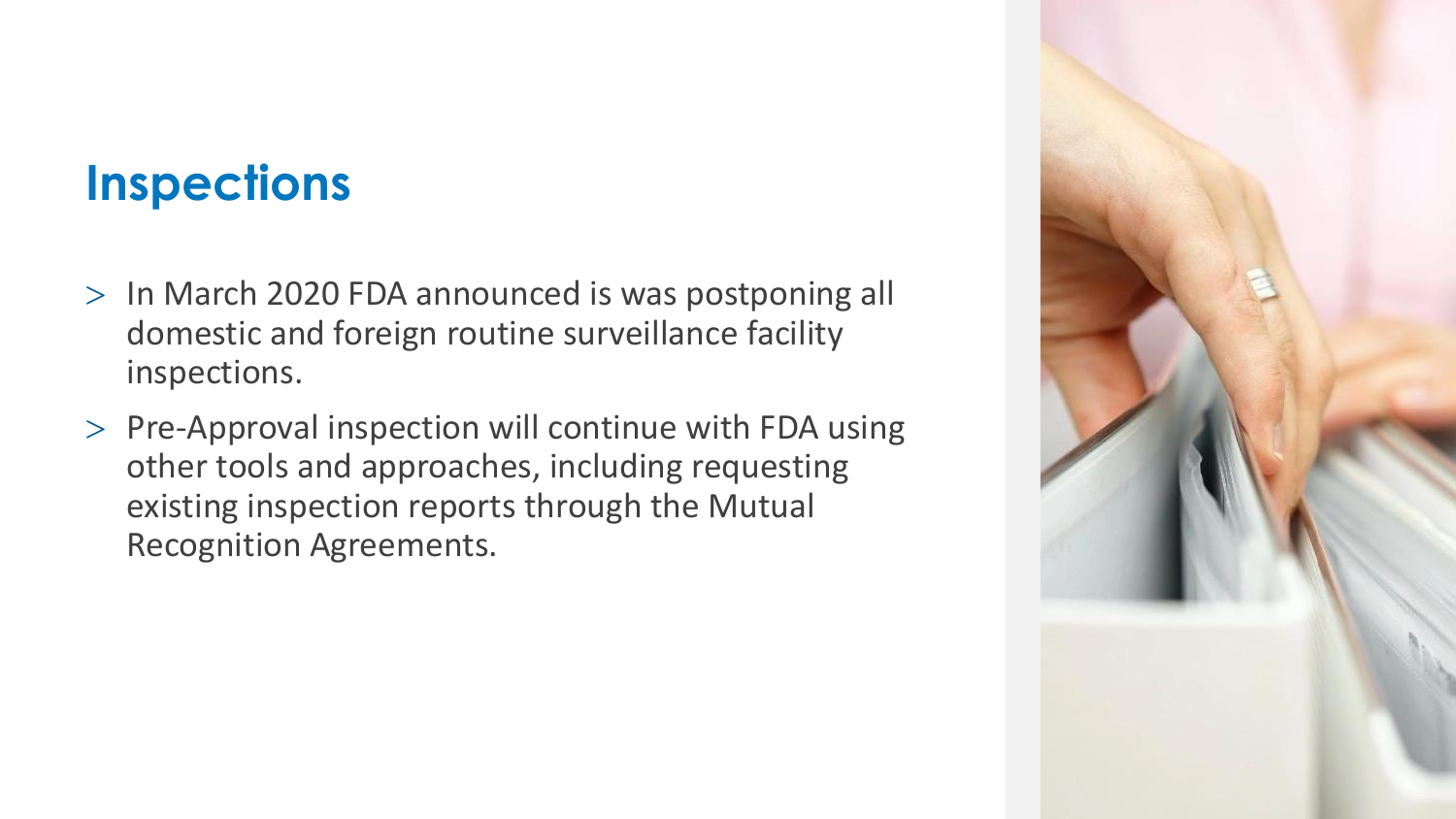#### **Inspections**

- FDA resumes domestic inspections with new risk assessment system in July 2020.
	- Case by case basis only "Mission Critical" inspections.
	- Prioritized Inspections which generally include pre-approval and surveillance inspections.
	- Consistent with the National Guidelines for Opening Up America Again-criteria must be met before proceeding to phased operations.
	- Inspections will be pre-announced.
- Foreign pre-approval and for-cause inspection assignments that are not deemed "Mission Critical" remain temporarily postponed while those deemed mission critical will be considered on a case-by-case basis.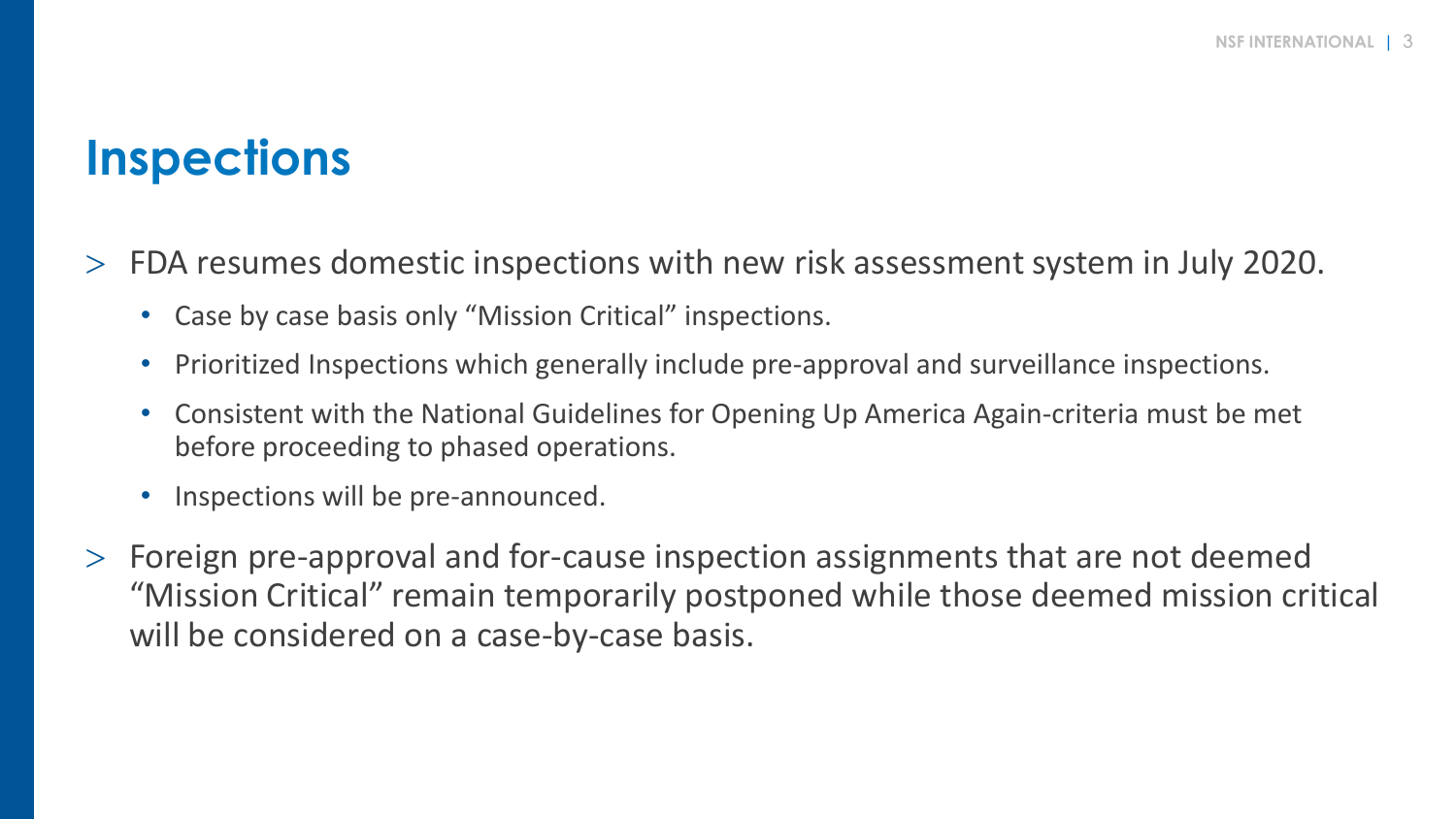#### **Mission Critical**

 $>$  Subject to many factors and include:

- Breakthrough therapy designation
- Regenerative medicine advanced therapy designation
- Products to diagnose, treat, or prevent a serious disease or medical condition where there is no other appropriate substitute
- Pre-approval
- For-cause
- $>$  Same factors will be applied whether domestic or foreign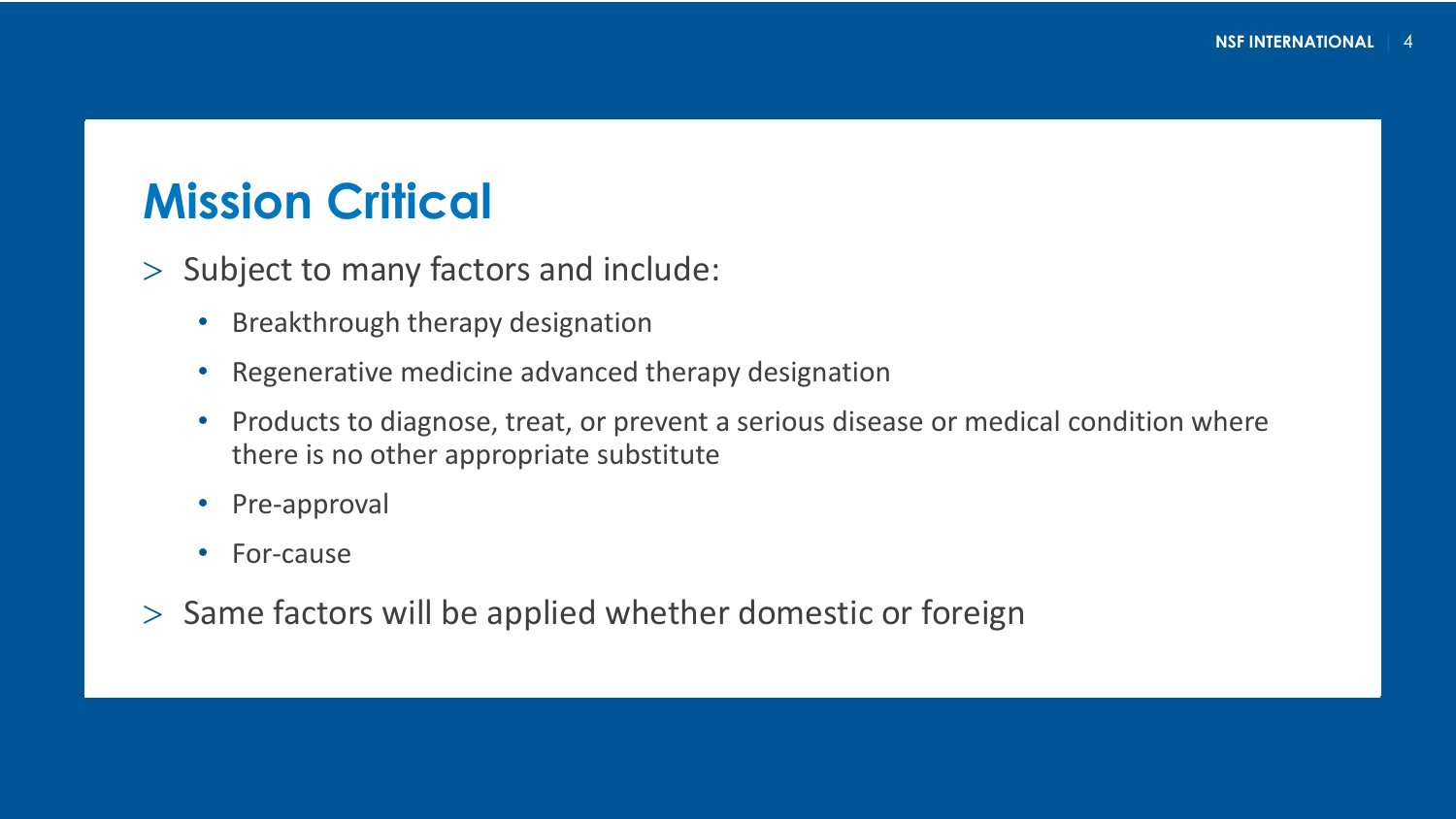#### **Imported Products**

- FDA is expanding the use of other tools and approaches of drug products imported into the United States. These may include:
	- physical examinations of products arriving at U.S. borders.
	- product sampling and testing before release into commerce.
	- compliance histories of facilities.
	- using information shared by trusted foreign regulatory partners through mutual recognition.
	- requesting records directly from facilities "in advance of or in lieu of" certain drug inspections.
- $>$  If a product appears not to meet applicable standards for safety, effectiveness, or quality based on these approaches, FDA has the authority to refuse admission of the product into the United States.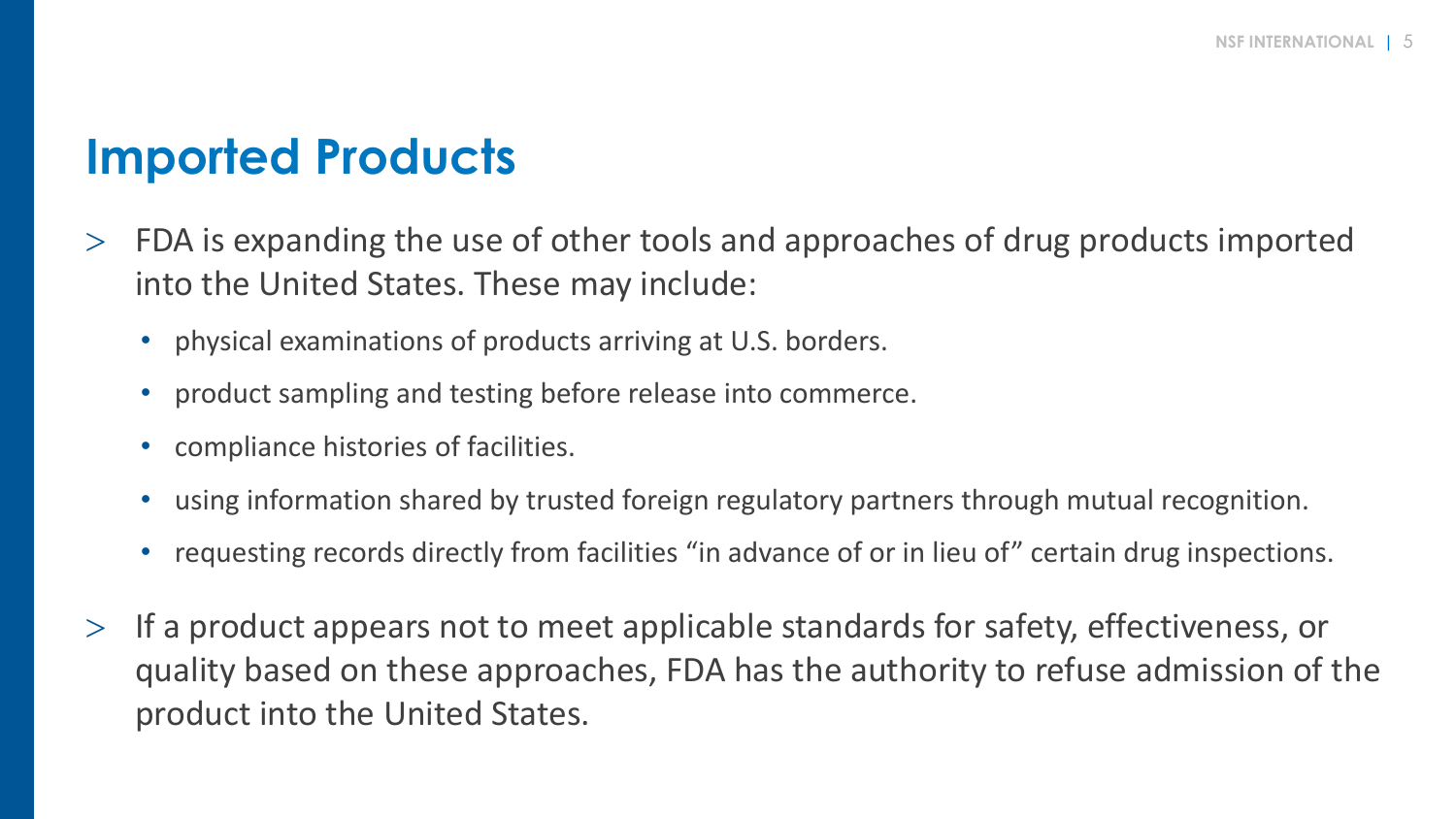#### **Imported Products**

- FDA continues to work with U.S. Customs and Border Protection to target products intended for importation into the United States that violate applicable legal requirements for FDA-regulated products.
- FDA has the ability through its Predictive Risk-based Evaluation for Dynamic Import Compliance Targeting (PREDICT) import screening tool to focus its examinations and sample collections based on heightened concerns of specific products being entered into U.S. commerce.
	- The PREDICT screening has continued to adjust product risk scores as necessary throughout the COVID-19 outbreak.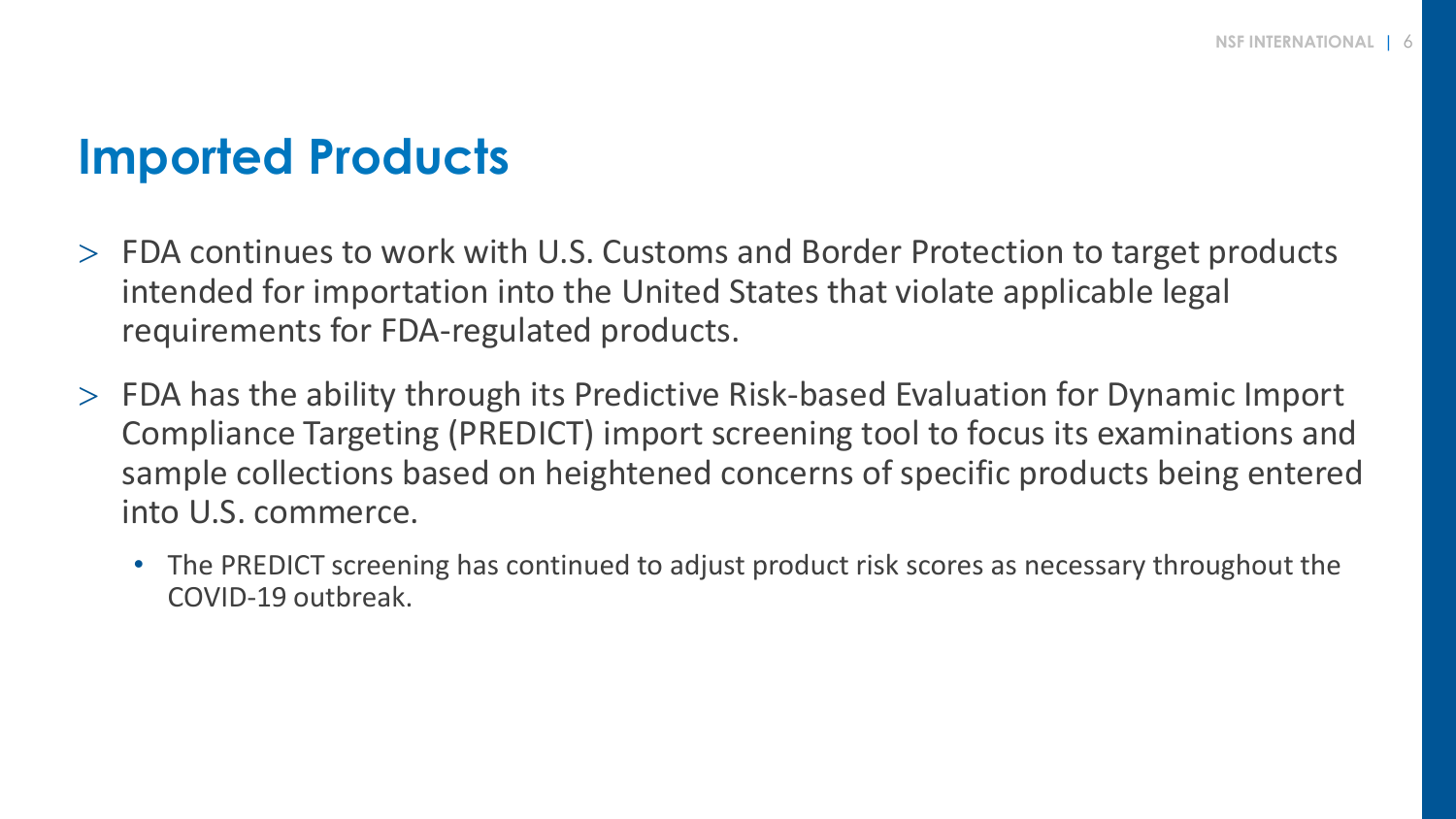## **Quality Assessment**

 $>$  FDA will continue the quality assessment of all applications per normal assessment operations for all disciplines, where all manufacturing facilities will be evaluated using a risk -based approach consistent with existing guidelines.

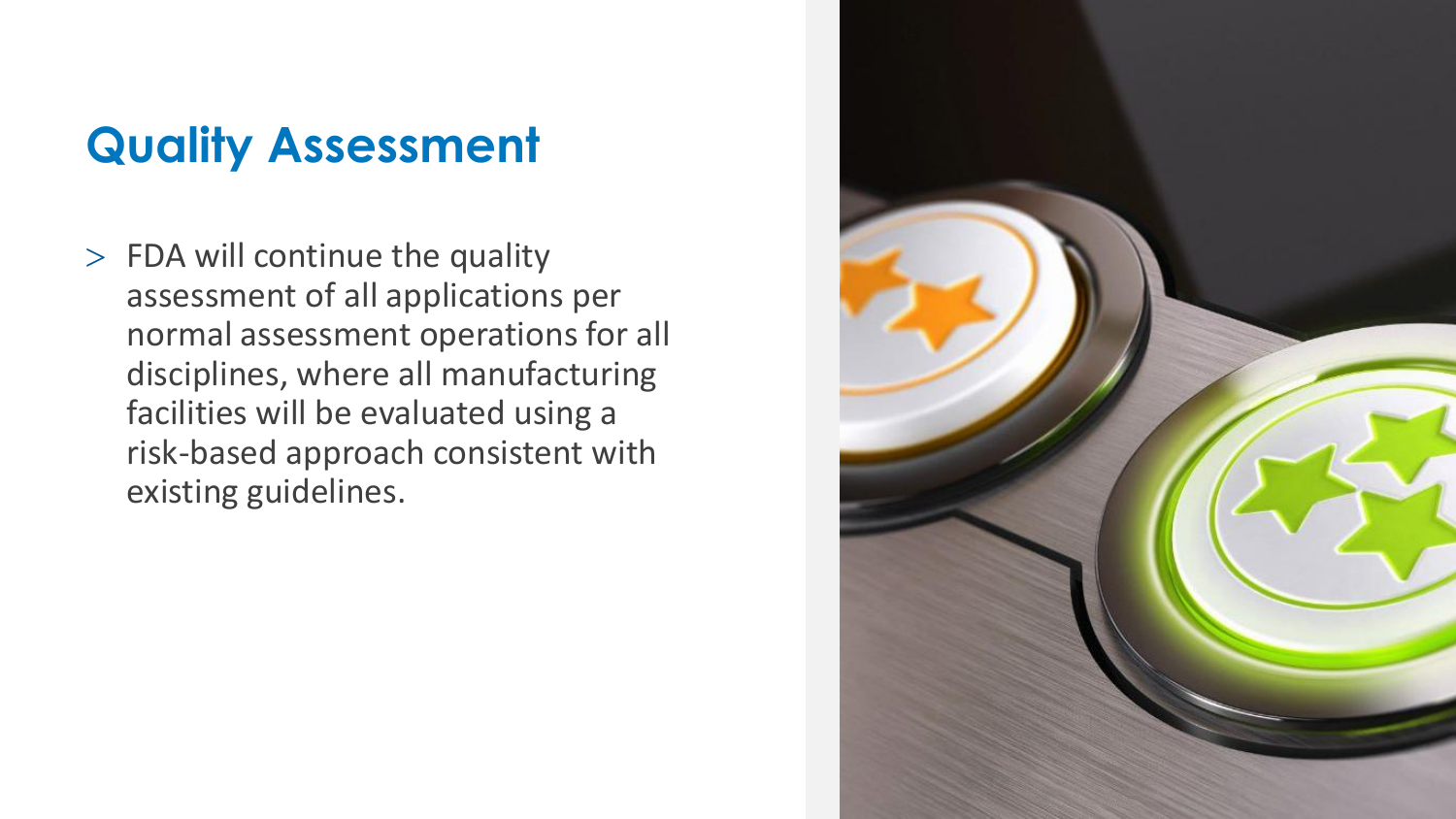## **NSF's Approach**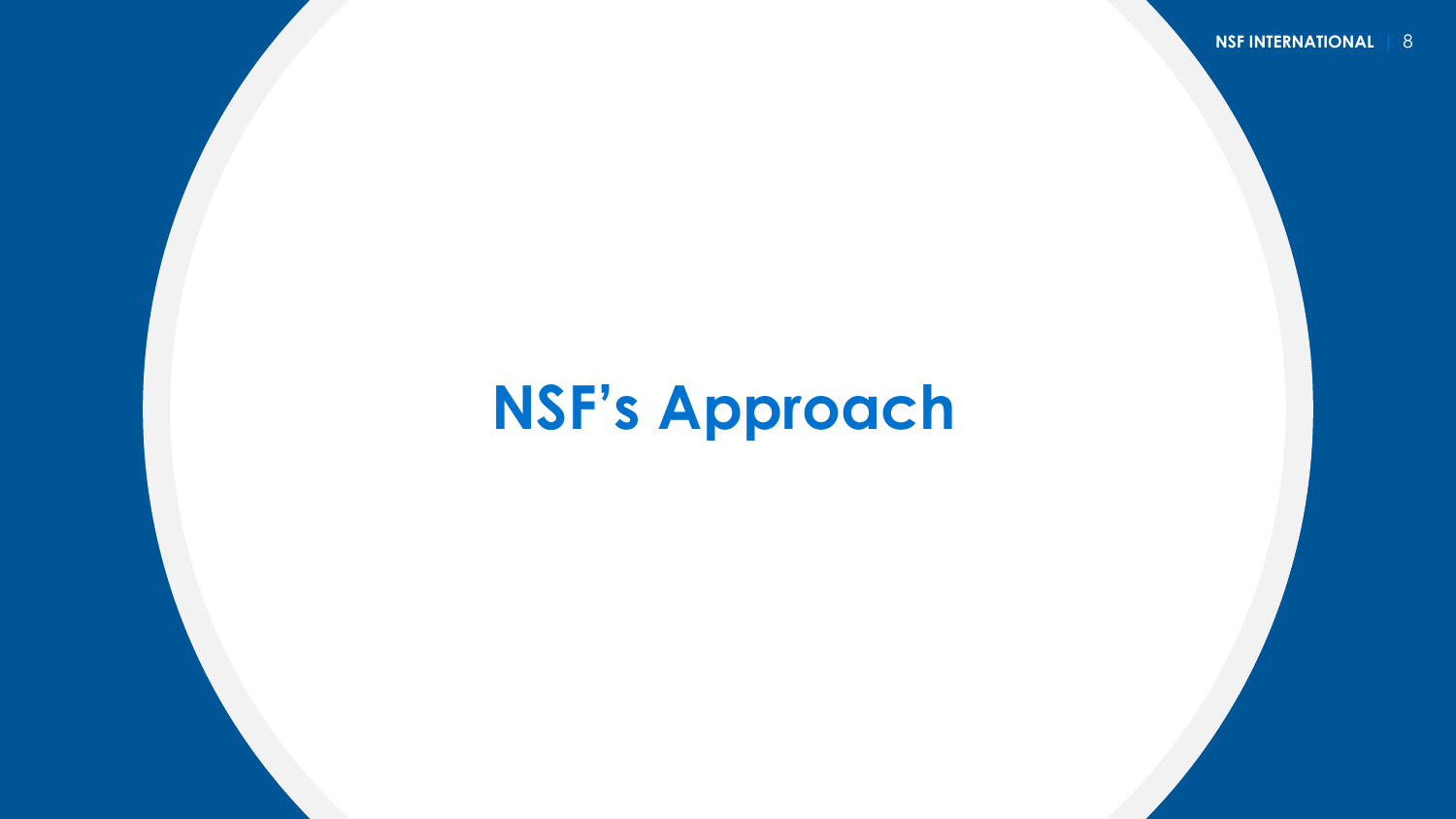## **3 rd Party Remote Auditing**

- $>$  NSF is currently conducting remote auditing and gap assessments.
	- Using Zoom and or Microsoft Teams.
	- Secure Platform to exchange information.
	- Interviews of Personnel.
	- Facility tour where possible using applications.
- > Downsides.
	- Takes longer.
	- Time Zone challenges.
	- Cannot see everything.

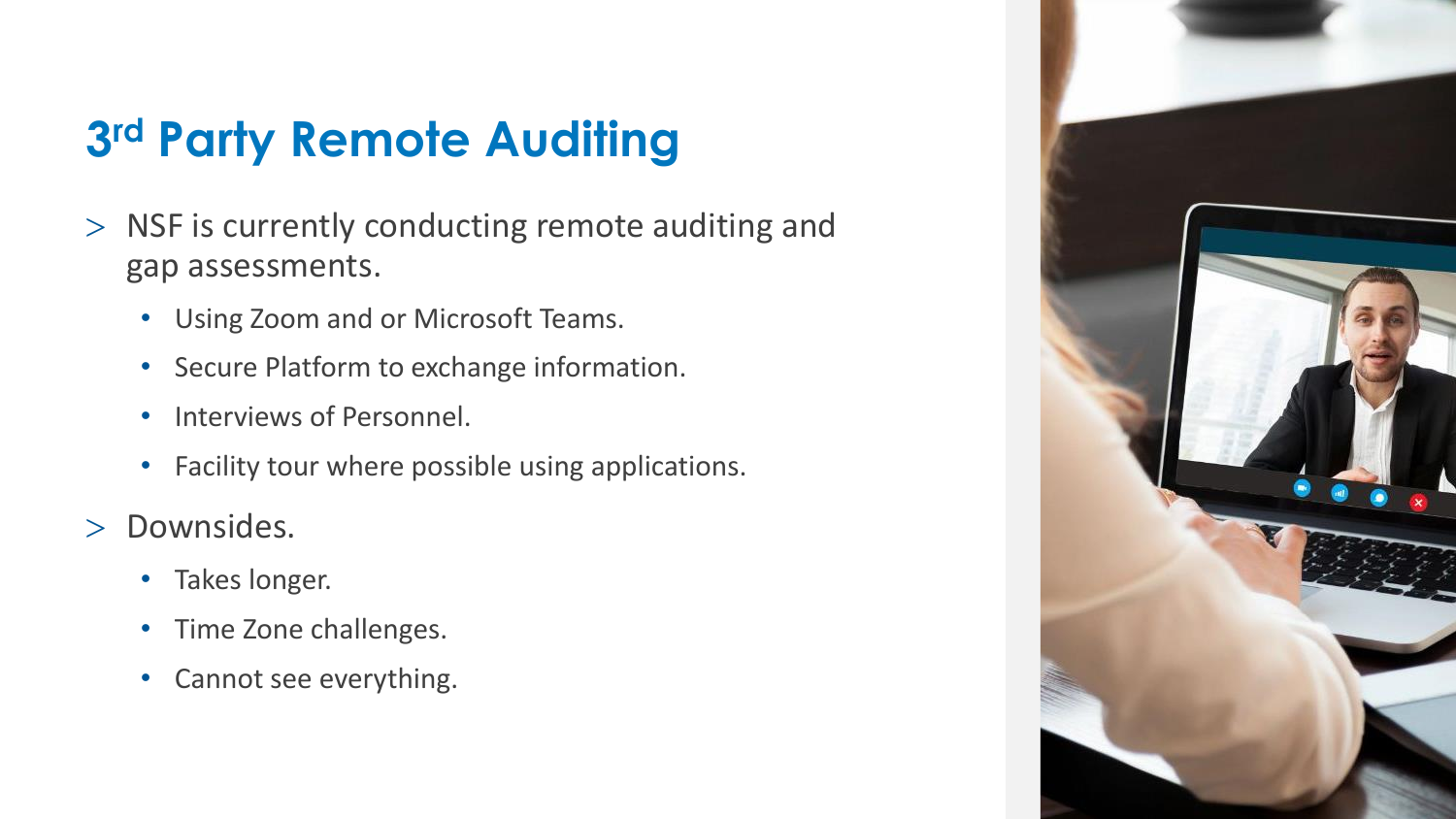### **Training**

- > NSF has a number of eLearning and hybrid trainings that can be conducted remotely.
	- Works well.
	- Knowledge checks and assessments included.
	- Interactive.
	- Certificate of Completions provided.

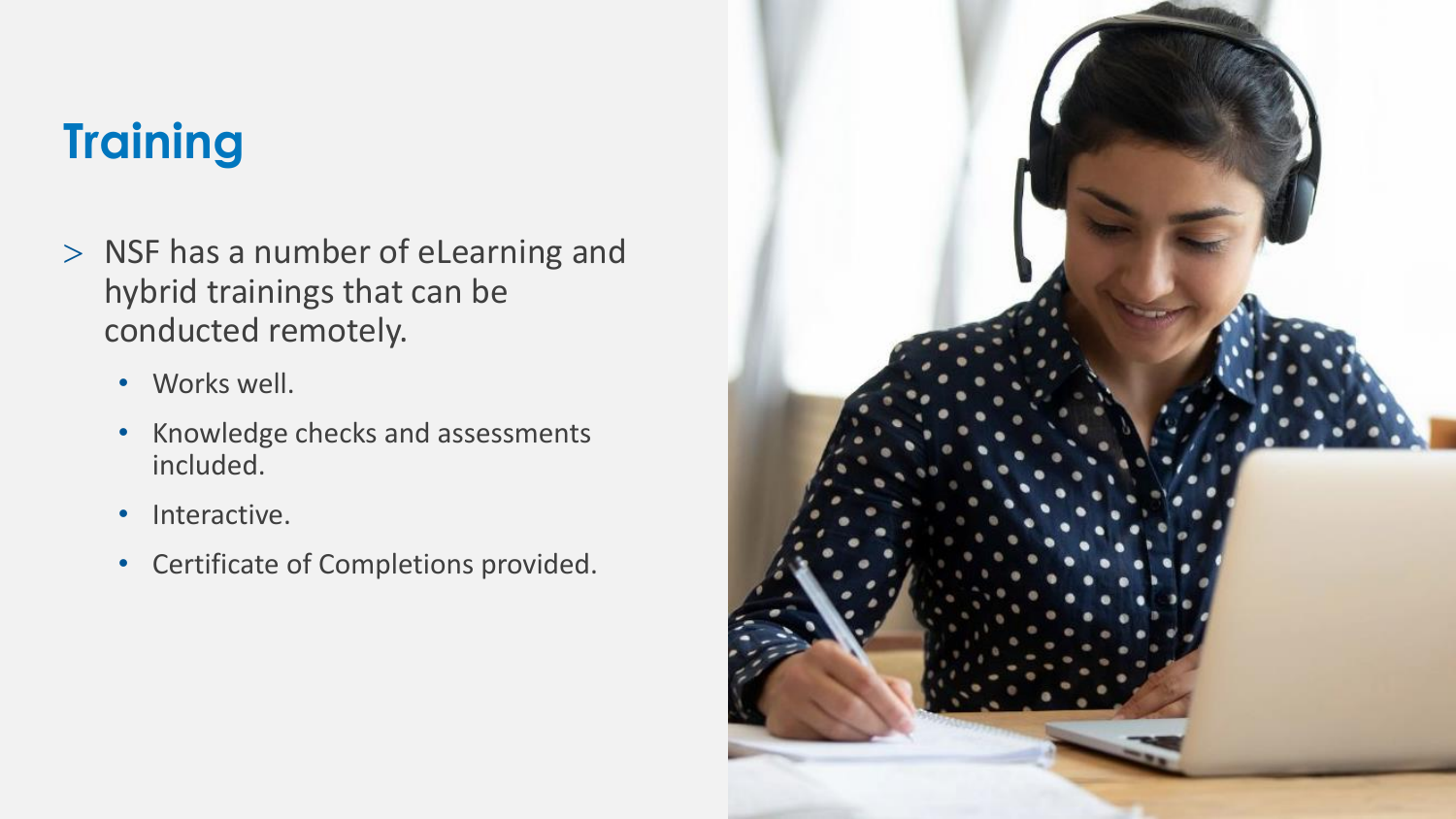

## **Consulting**

- $>$  Strategic consulting can be done remotely.
- > Complex issues can be resolved.
- $>$  Hybrid approaches for virtual activities.